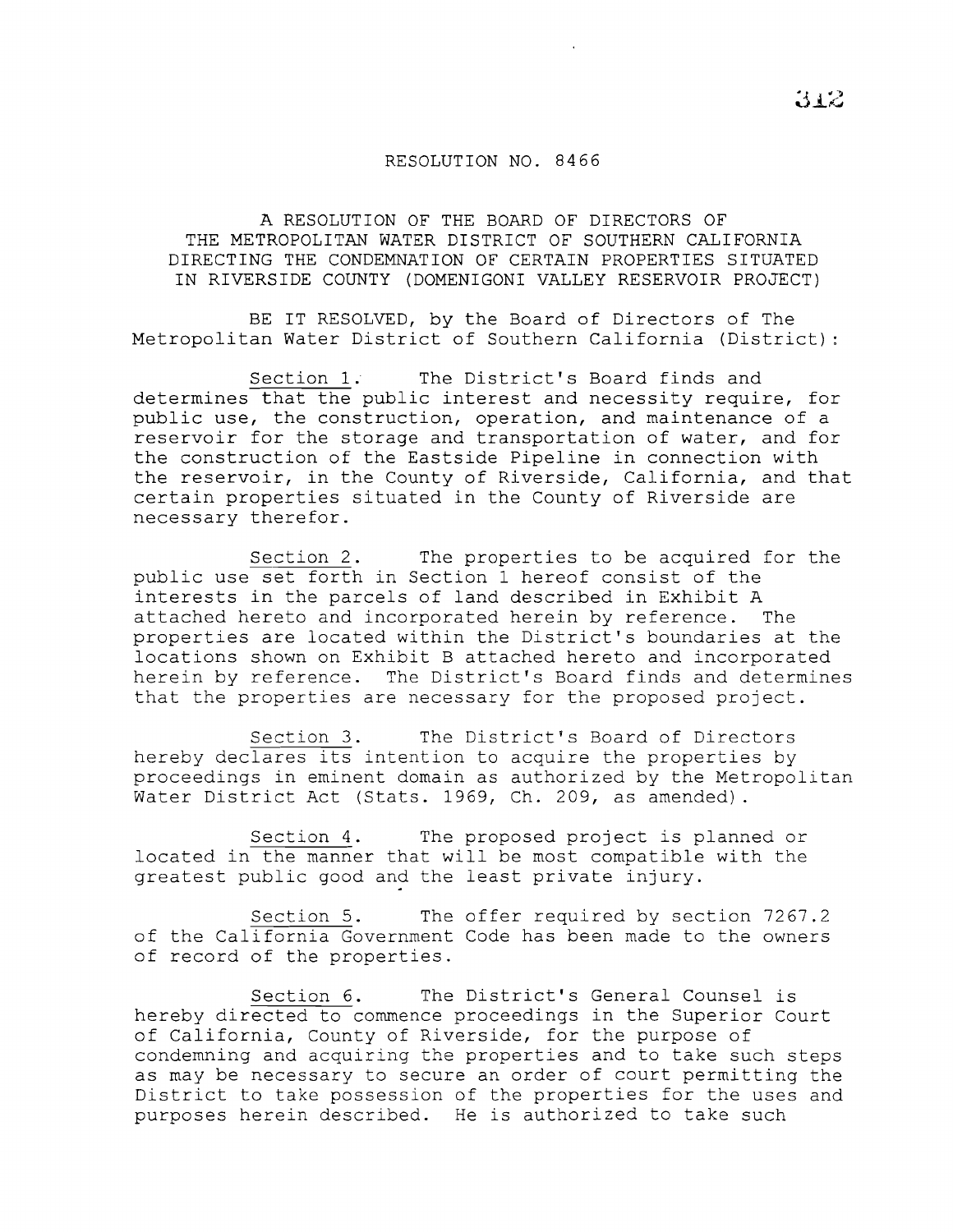action and steps as he deems necessary in connection with such proceedings, including the amending of the complaint to reduce the extent of the property to be acquired so as to reduce the compensation payable in the action where such change would not substantially impair the construction and operation of the said public works, and to incur expenses necessary and incidental to the action.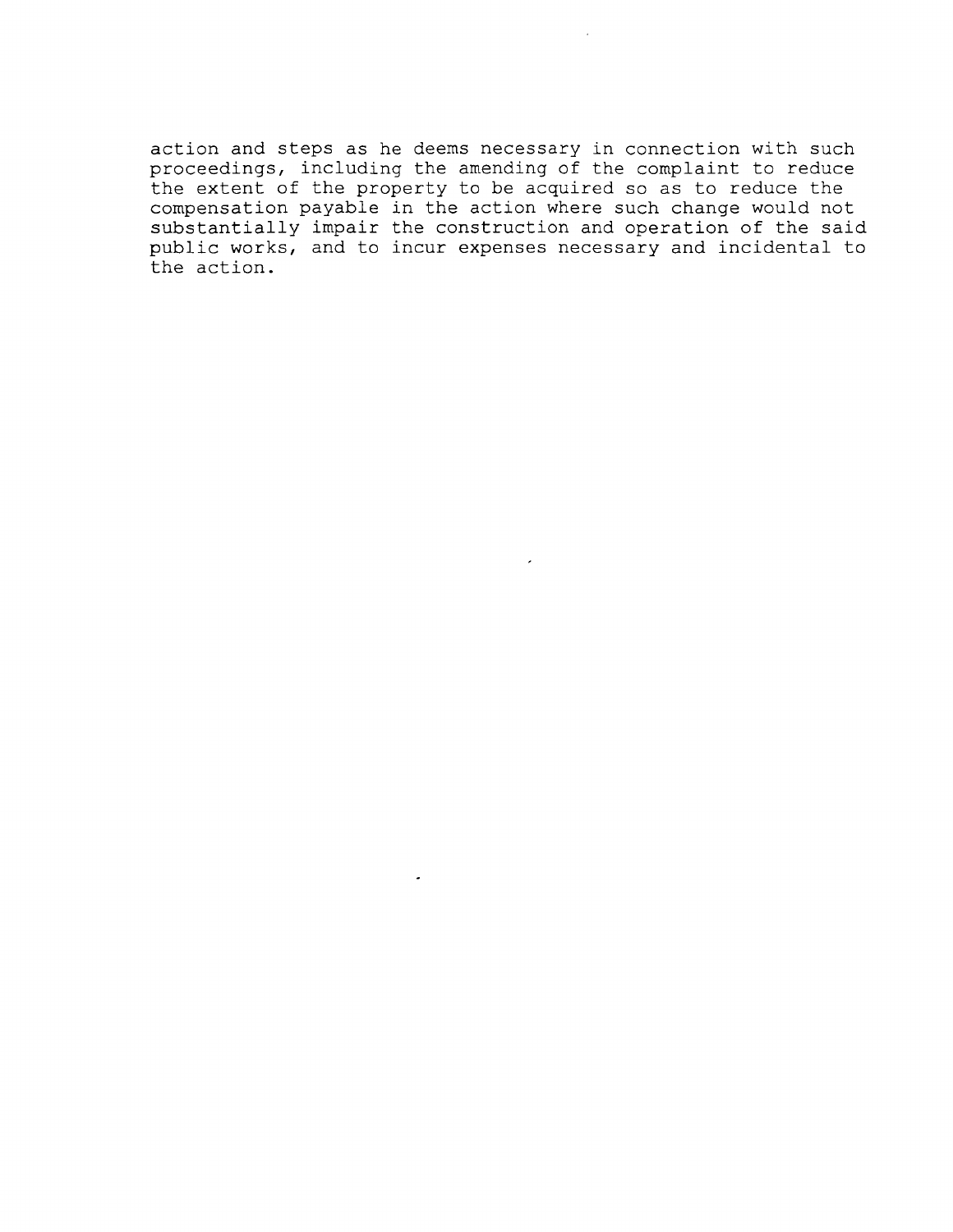## EXHIBIT A

(1) Fee simple interest in the properties described herein as Parcels 144-3-6, 144-3-100 and 144-3-102.

(2) Temporary construction easement commencing on the effective date of an order for possession and terminating on June 30, 1999, in the property described herein as Parcel 144-3-6TEA1 for the purpose of constructing a water pipeline and related facilities on land other than such parcel. The easement area shall be restored to a condition as near as reasonably practicable to its pre-existing condition upon completion of the construction work.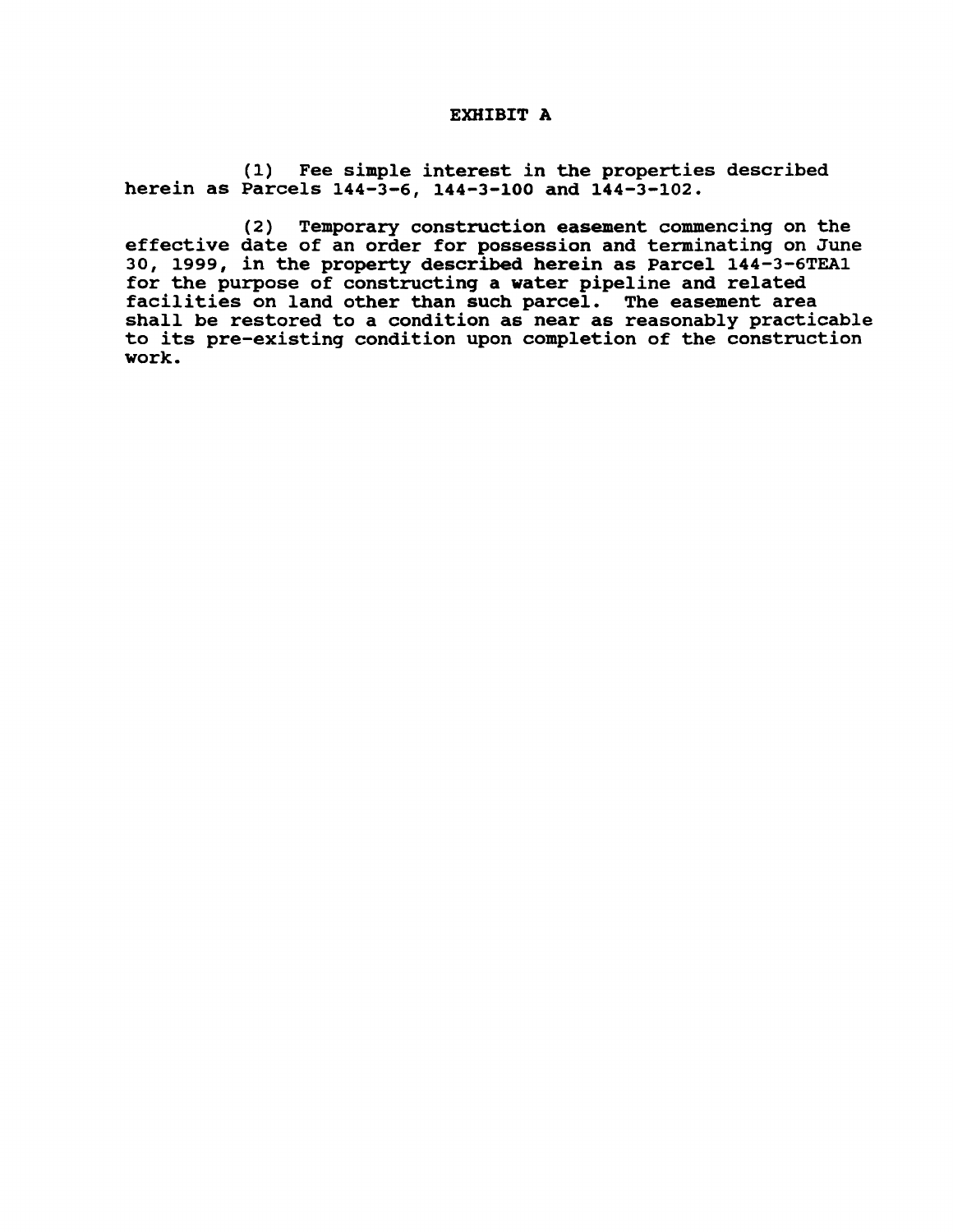$144 - 3 - 6$ Louis R. Wilhelm & Dawne Wilhelm Co-trustees

That portion of the southwest quarter of Section 13, Township 5 South, Range 2 West, San Bernardino Meridian, in the County of Riverside, State of California, described as follows:

The westerly 50 feet of that southerly 30 foot EXCEPTION as referenced in a Grant Deed to City of Hemet recorded July 8, 1988 as Instrument No. 189882, of Official Records of said County, the southeasterly line of said westerly 50 feet being parallel with and distant 50 feet southeasterly, as measured at right angles, to the southeasterly line of the Second San Diego Aqueduct Canal as described in said Grant Deed to City of Hemet.

Containing 0.036 acre, more or less.

 $R.B. / EP-3-6$ 

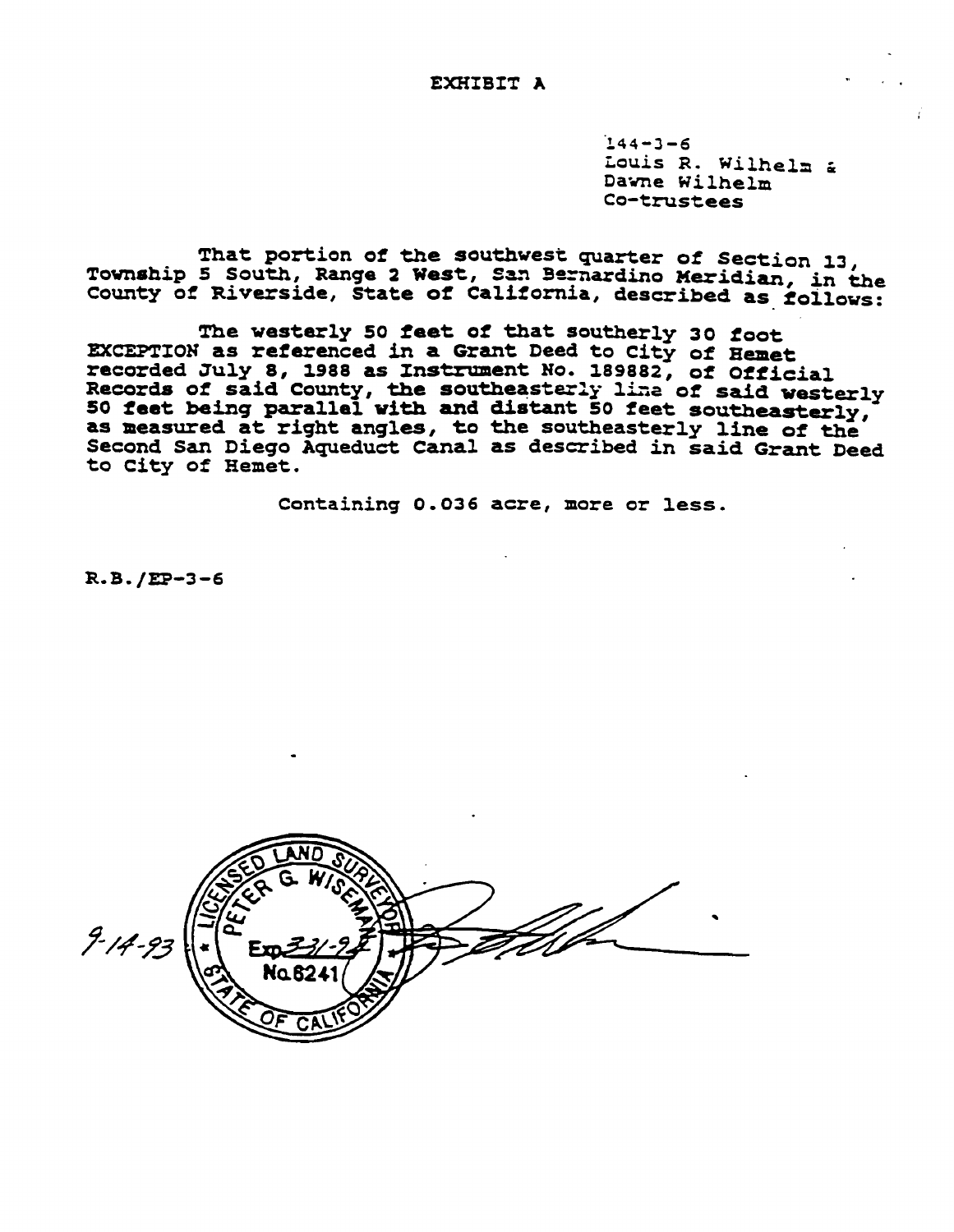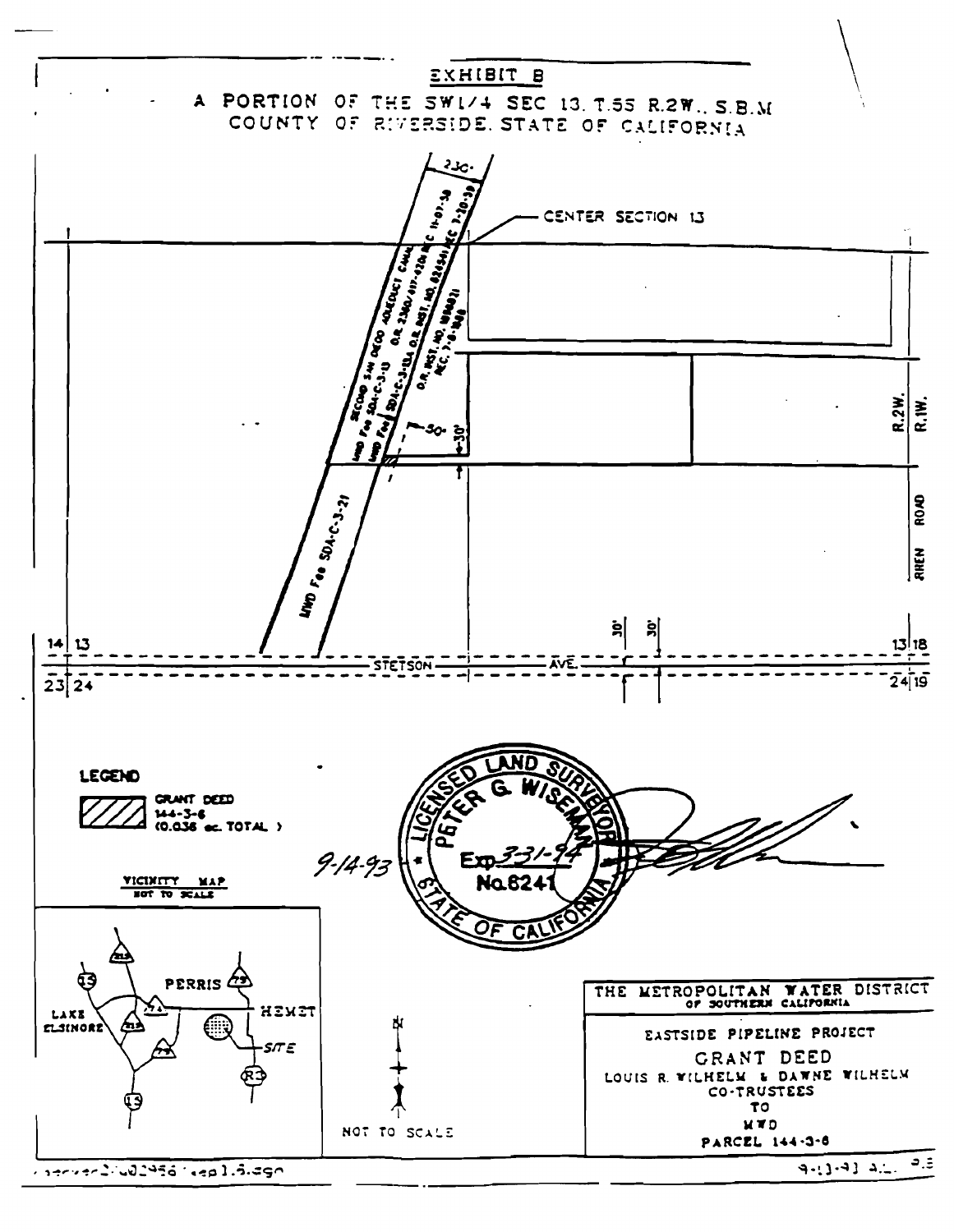$144 - 3 - 6$ TEA $1$ Louis R. Wilhelm &<br>Dawne Wilhelm Co-trustees

That portion of the southwest quarter of Section 13, Township <sup>5</sup> South, Ranqe <sup>2</sup> West, San Bernardino Meridian, in the County of Riverside, State of California, described as follows:

The easterly 85 feet of the westerly 135 feet of that southerly 30 foot EXCEPTION as referenced in a Grant Deed to City of Hemet recorded July 8, 1988 as Instrument No. 189882, of official Records of said County, the southeasterly line of said easterly 85 feet being parallel with and distant 135 feet southeasterly, as measured at right anqles, to the southeasterly line of the Second San Dieqo AquedUct Canal as described in said Grant Deed to City of Hemet.

Containinq 0.062 acre, more or less.

R.B./EP-3-6T

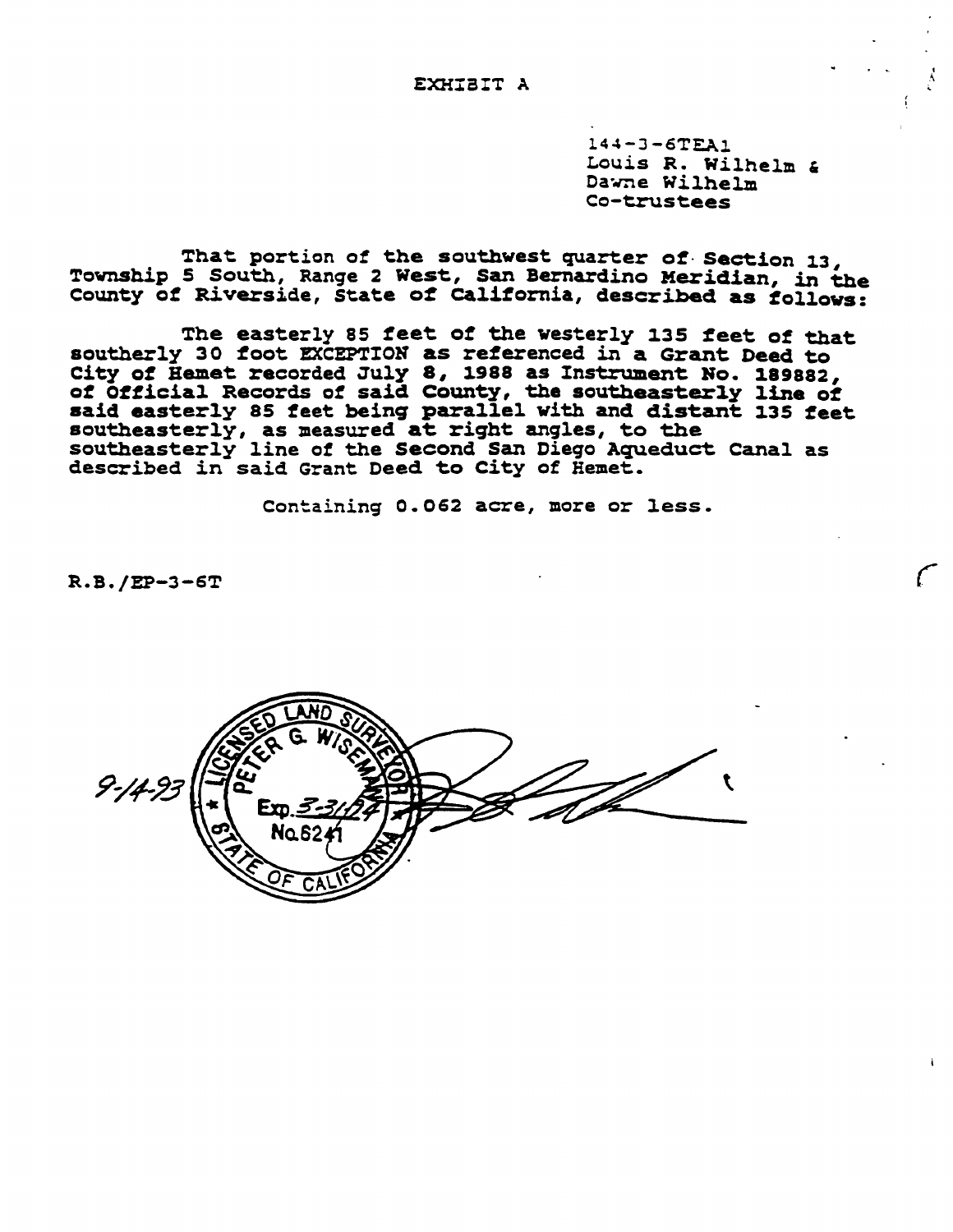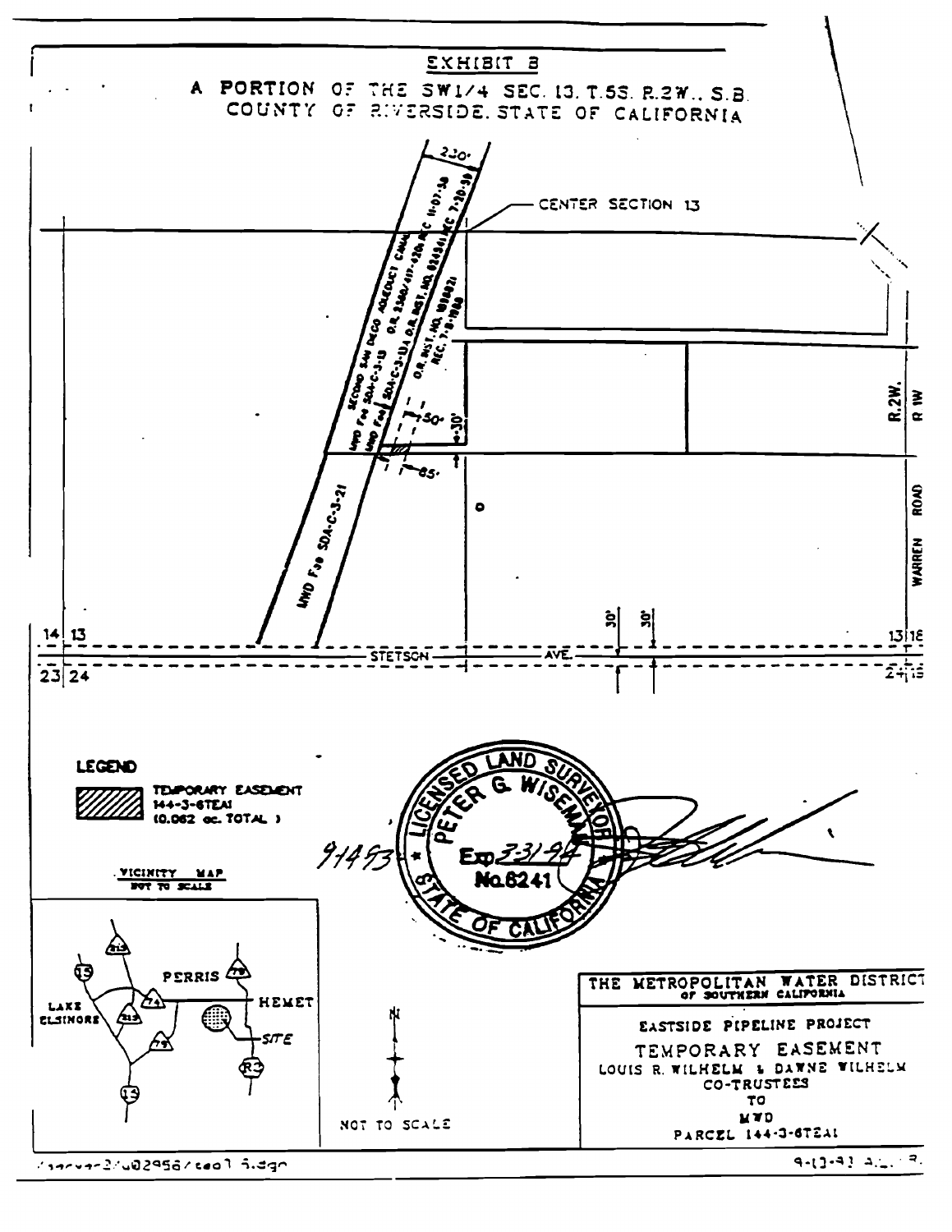## EXHIBIT A

144-3-100 James W. Dilworth, et al

The east half of the northwest quarter of the southwest quarter AND the west five acres of the northeast quarter of the southwest quarter of Section 13, Township 5 South, Range 2 West, San Bernardino Meridian, in the County of Riverside, State of California.

Together with any right, title, and interest that the Grantor's might have to all of the northeast quarter of the southwest quarter of Section 13, Township 5 South, Range 2 West, San Bernardino Meridian, lying easterly of said west five acres and westerly of the westerly line of that certain parcel of land conveyed to The Metropolitan Water District of Southern California by Grant Deed recorded July 20, 1959, in Book 2512, page 270, of Official Records of said County.

PGW\p:\ .. \esp03100.doc December 08. 1994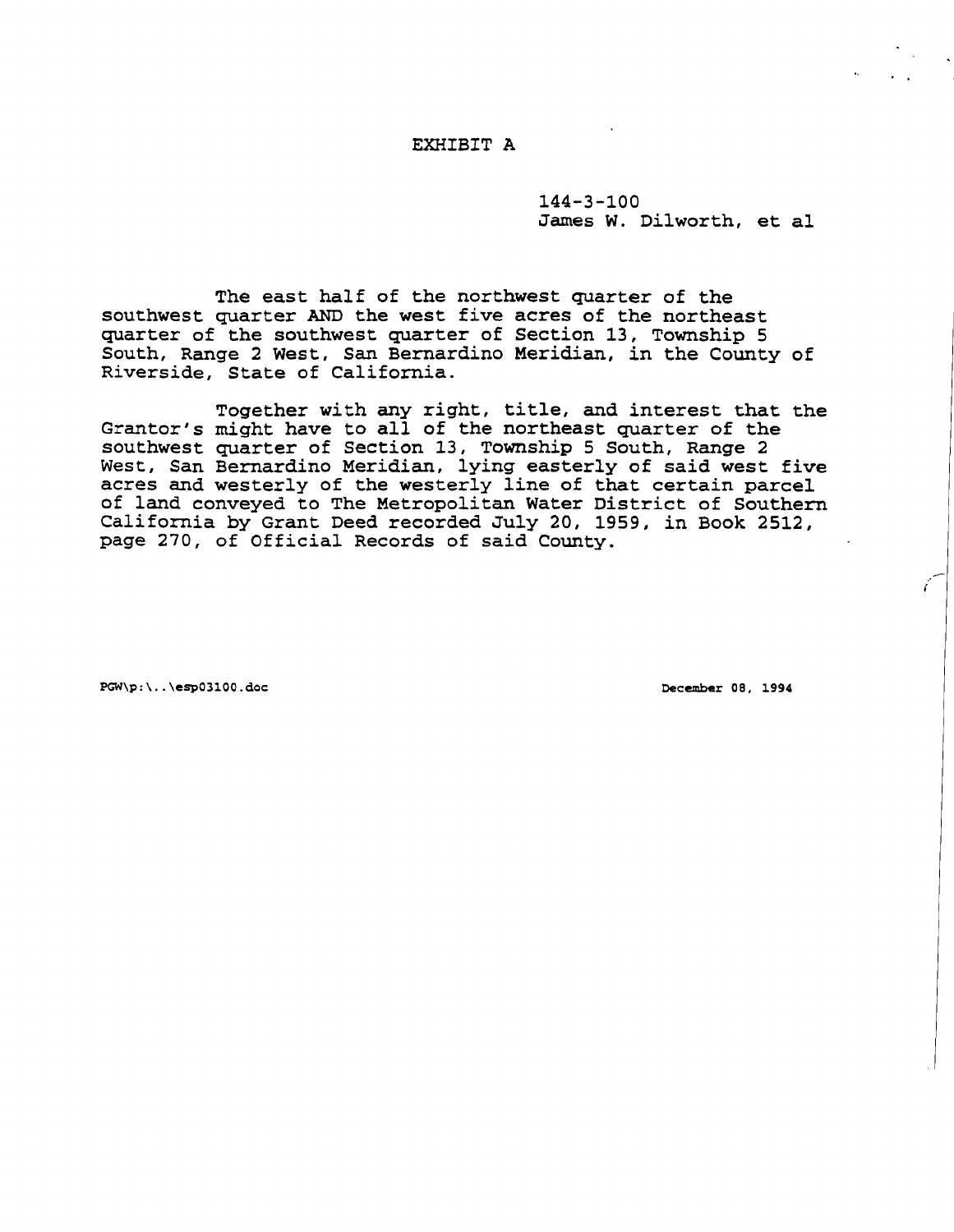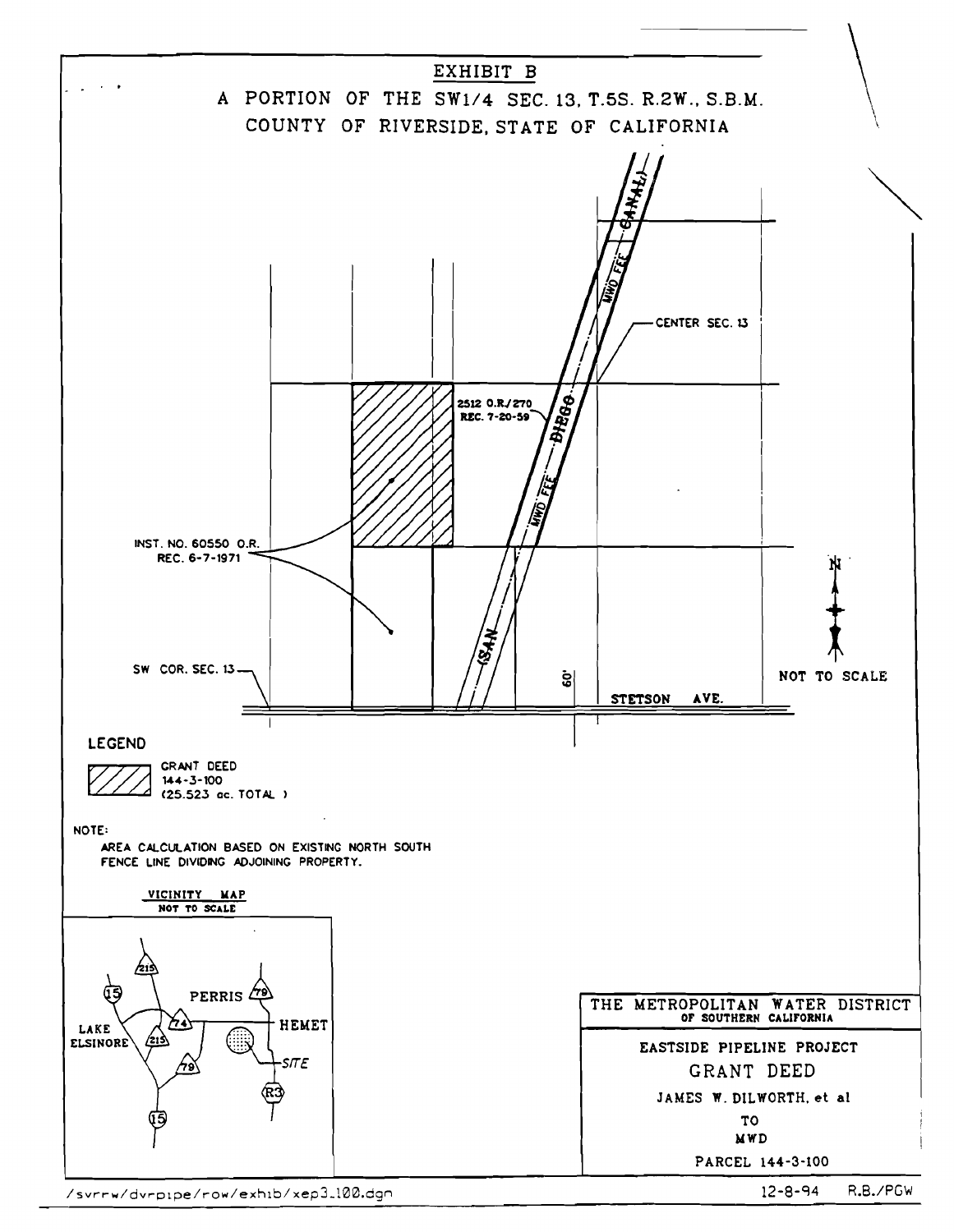## EXHIBIT A

144-3-102 Louis R. Wilhelm & Dawn Whilhelm Co-Trustees

All that portion of the northeast quarter of the southwest quarter of Section 13, Township 5 South, Range 2 West, San Bernardino Meridian, in the County of Riverside, State of California, lying within the following described parcel:

Beginning at the southeast corner of said northeast quarter of the southwest quarter; thence west 70 rods; thence at a right angle north 220 rods; thence at a right angle east 50 rods; thence at <sup>a</sup> right angle north <sup>20</sup> rods to the north line of said Section; thence east along said north line, 20 rods to the northeast corner of the west half of said Section; thence south along the center line of said Section <sup>a</sup> distance of 240 rods to the point of beginning.

EXCEPTING therefrom that portion lying easterly of the westerly line of that certain parcel of land conveyed to The Metropolitan Water District of Southern California by Grant Deed recorded July 20, 1959, in Book 2512, page 270, of Official Records of said County.

Together with any right, title, and interest that the Grantor's might have to all that portion of the northeast quarter of the southwest quarter of Section 13, Township 5 South, Range 2 West, San Bernardino Meridian, lying westerly of that course mentioned above being "north 220 rods".

PGW\p:\ .. \esp03102.doc December 08. 1994

 $\epsilon$ 

 $\epsilon$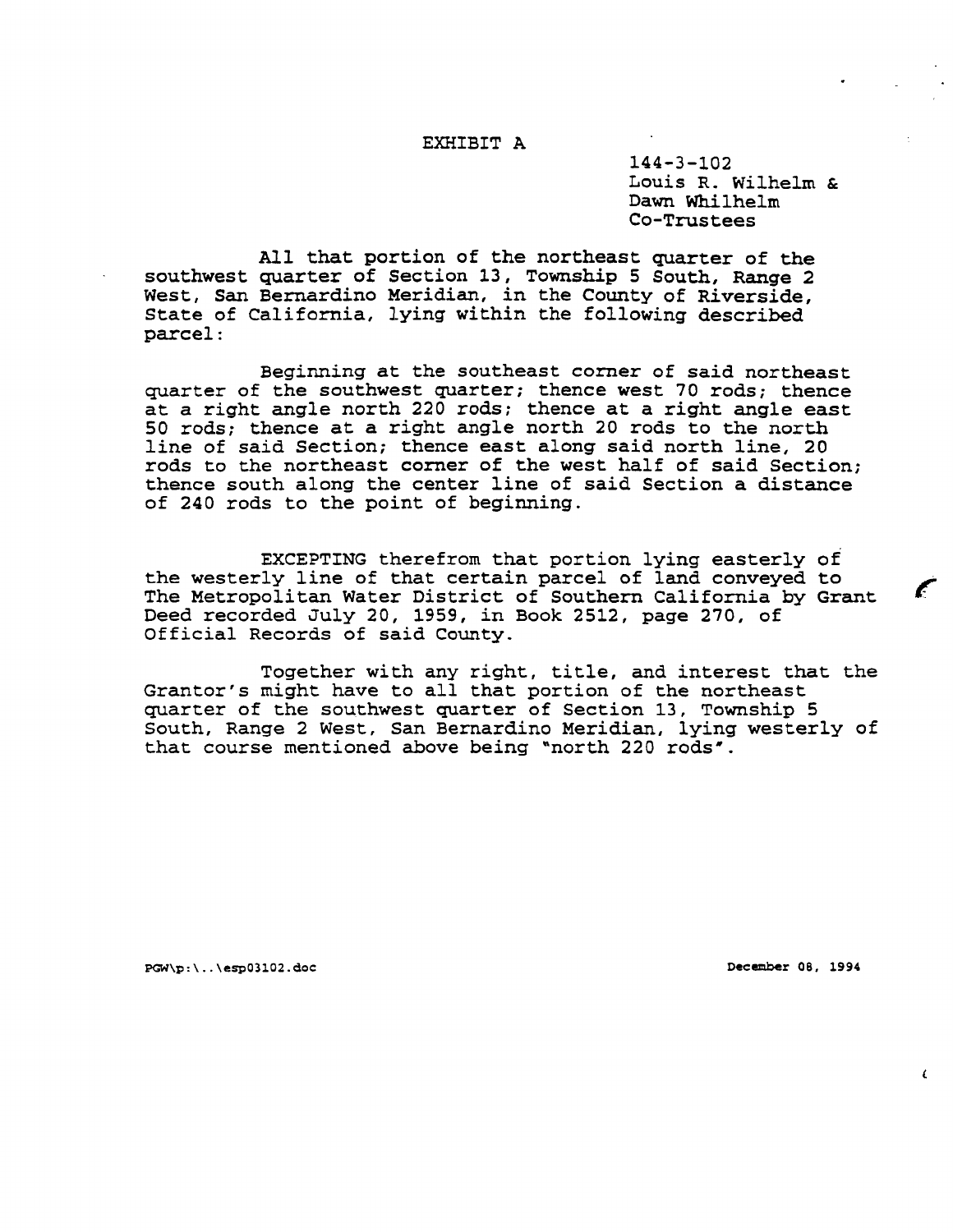